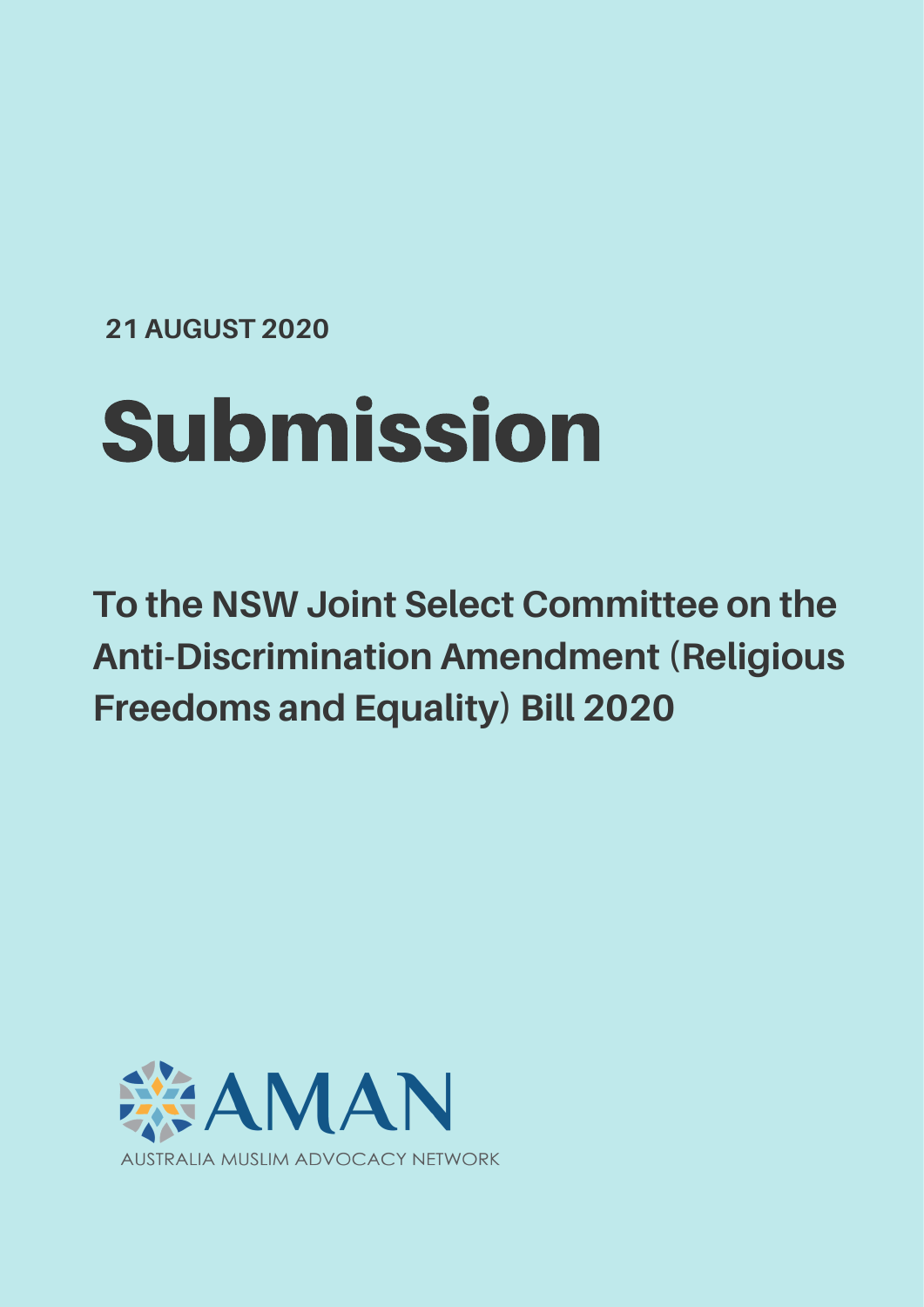

# **Table of Contents**

# <span id="page-1-0"></span>**Introduction**

- 1. The Australian Muslim Advocacy Network (AMAN) is a national policy development and advocacy body dedicated to securing the physical and psychological welfare of Australian Muslims.
- 2. AMAN welcomes the Committee's invitation to consider the NSW Anti-Discrimination Amendment (Religious Freedoms and Equality) Bill 2020.
- 3. Our objective to create conditions for the safe exercise of our faith and preservation of faith-based identity, both of which are under persistent pressure from vilification, discrimination and disinformation.
- 4. The terms of reference include the suitability of the objectives of the Bill and the terms of the Bill in achieving those objectives. The following interactions, as outlined in within the terms of reference, are considered in this submission.
	- a. Existing rights and legal protections contained in the Anti-Discrimination Act 1977 (NSW) and other relevant NSW and Commonwealth legislation;
	- b. The interaction between Commonwealth and NSW anti-discrimination laws and the desirability of consistency between those laws, including
	- c. The draft Religious Discrimination Bill 2019 (Cth)
- 5. This submission opens by addressing the clear advantages of this Bill, before noting some areas of caution, and concludes with key recommendations.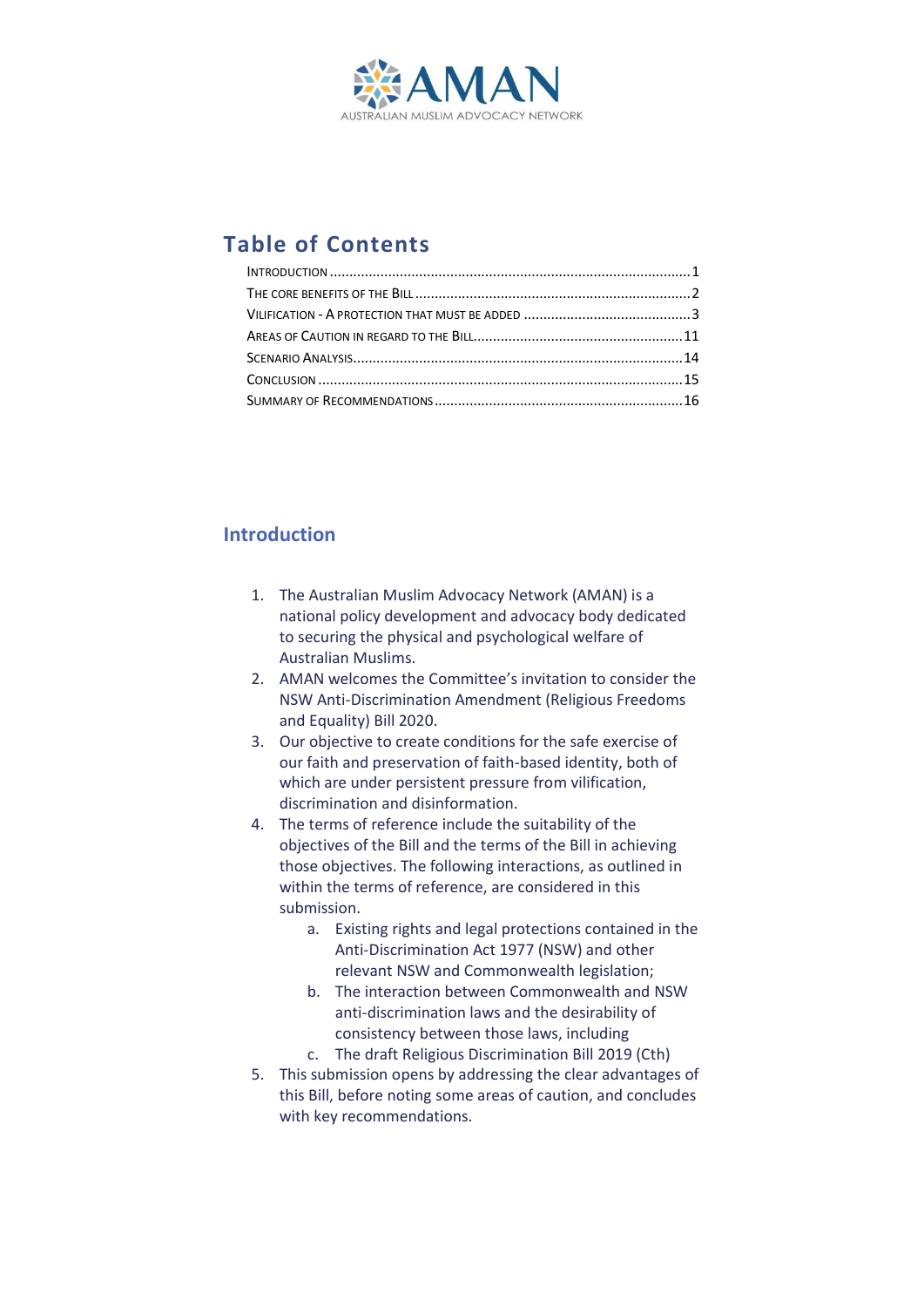

# <span id="page-2-0"></span>**The core benefits of the Bill**

- 6. AMAN supports the introduction of protection against unlawful discrimination, direct and indirect, on the grounds of religious belief or activity in s 22L. This provision reflects the language used in existing anti-discrimination provisions on other grounds covered by the *Anti-Discrimination Act 1977* (NSW), **and repairs a significant and harmful gap at law.**
- 7. AMAN supports the introduction of s 22P that shields contract workers from discrimination on the ground of their religious beliefs or activities. The inherent vulnerability faced by contract workers is well known and this provision legislates in support of them.
- 8. AMAN supports ss 22T, 22U, which provides more detailed guidance on non-discrimination to employment agencies. The Bill also extends protection to people who are existing or prospective commission agents under s 22O; who are prospective or current members of industrial organisations under s 22R; or a prospective person in a partnership in s 22Q.
- 9. Furthermore, it extends the responsibility to not discriminate to educational authorities under s22V, providers of goods or services under s 22W, providers of accommodation under s 22X, and registered clubs under s 22Y.
- 10. AMAN supports these standard non-discrimination provisions being fast-tracked into legislation.
- 11. Furthermore, AMAN agrees *in principle* that employees should not be punished, sanctioned, restricted, limited, prohibited or otherwise prevented from engaging in protected activity, like expressing their religious views, outside of work, but only if it is clarified that nothing in this Bill overrides existing vilification protections in NSW. Section 22N(3) is discussed further later in this submission.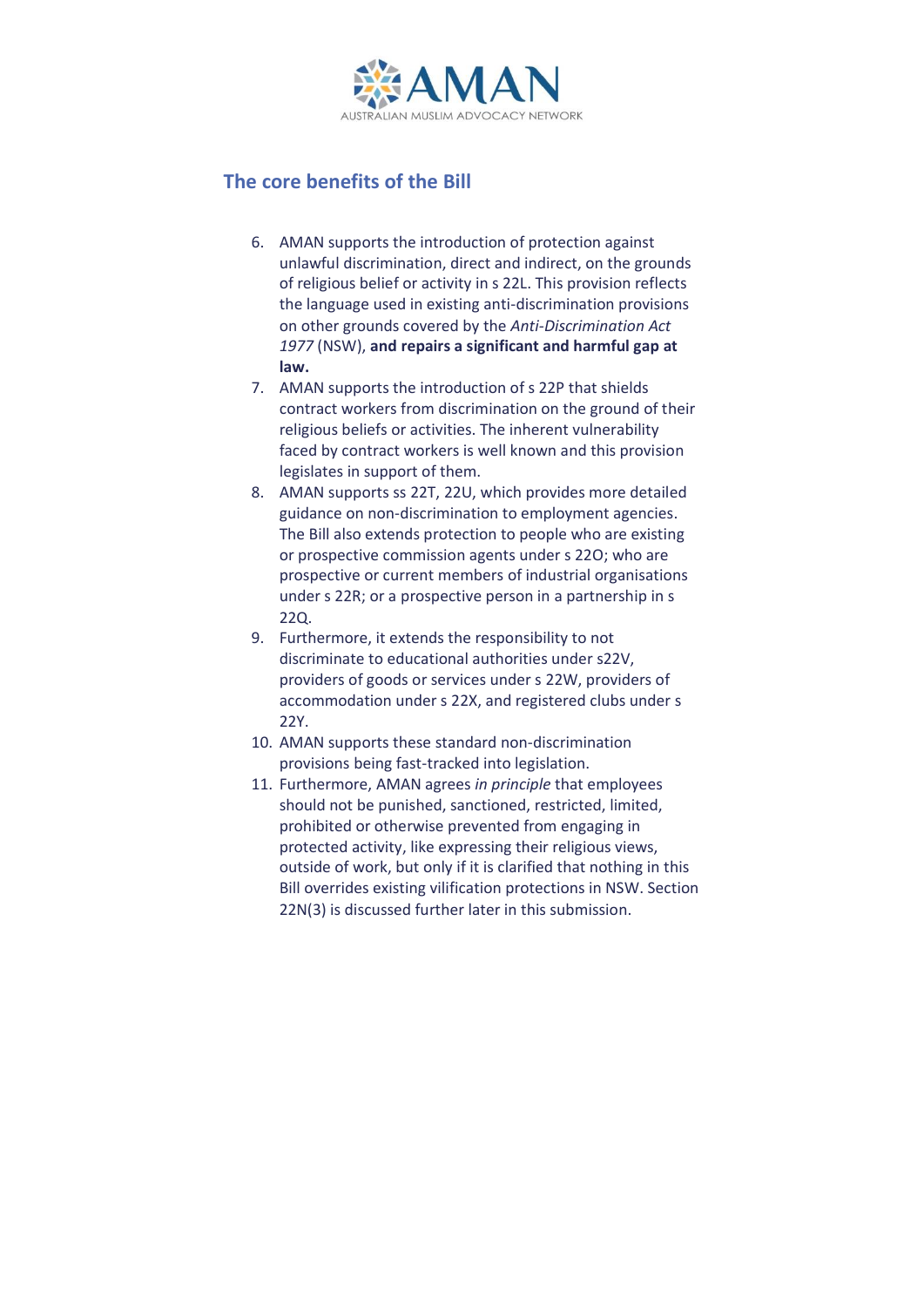

# <span id="page-3-0"></span>**Vilification - A protection that must be added**

- 12. In NSW, it is against the law to vilify people on the basis of race, homosexuality, transgender status and HIV/AIDS status. Jews and Sikhs are able to seek vilification protection under the race and ethno-religious group protection.
- 13. In NSW, Muslims were found to not have a singular 'ethnoreligious' origin.<sup>1</sup> In the case, Sonia Kruger's remarks on the Today show were found to constitute vilification against Muslims, but given the gap in the legislation, it was deemed to be lawful. The Tribunal described the damaging nature of Kruger's remarks:

Ms Kruger was stating, in effect, that the Australian Muslim community as a whole was a threat to the safely of the citizens of Australia. She did not say a particular brand or brands of Islam breeds terrorism. Her concern was about the size of the Muslim community as a whole irrespective of the nature of the membership of that community. A type of stereotyping was being made in which there was assumed to be an association between this community and terrorism, or that all members of this "Muslim community" were tarnished as potential terrorists or sympathisers of terrorism.

- **14.** Sadly, the Kruger decision served to reinforce sentiment within the Muslim community that their dignity and security before the law somehow counted for less.
- **15.** People should not be vilified on the basis of their religious belief or activity. This Bill extends discrimination protections to people of faith but falls short in extending vilification protections. The next section outlines why such a position is no longer tenable.

<sup>1</sup> *Ekermawi v Nine Network Australia Pty Limited* [2019] NSWCATAD 29.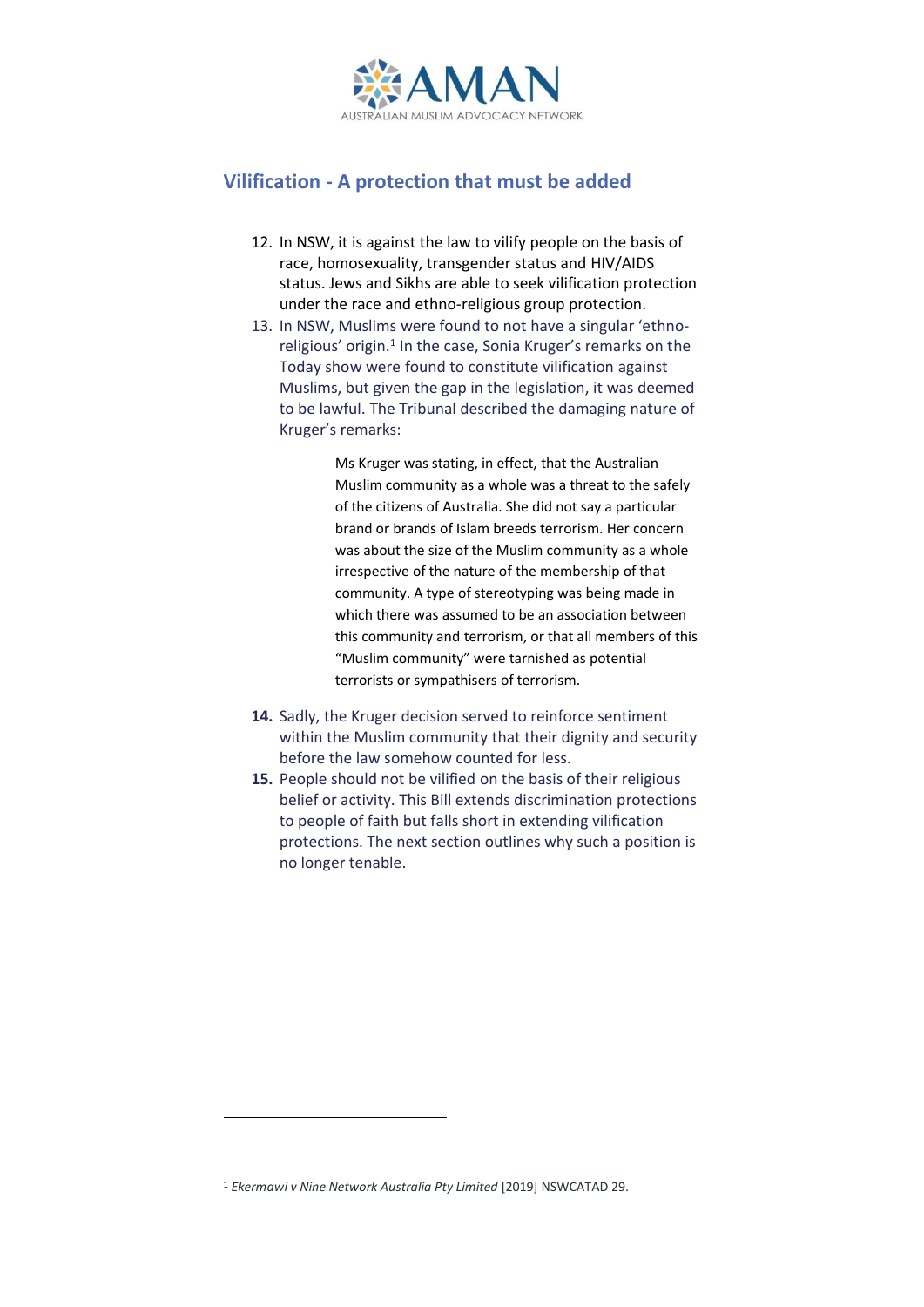

## **The nature and scale of this harm**

1. While it is true that Muslims are not one ethnicity or 'race', much of our community is visibly Muslim by appearance and dress and targeted by racism. Islamophobia

> is seen as operating as a form of racialisation enacted through ideas and practices that amalgamate all Muslims into one group and treat characteristics associated with Muslims (violence, misogyny, political allegiance/disloyalty, incompatibility with Western values, etc.) **as if they are innate**. 2

- 2. As Pilkington writes in relation to the far right in the UK: "This expression of hostility towards 'Islam', rather than 'Muslims' or any particular ethnic group, it is shown, is employed by activists to support claims that the movement is 'not racist'.<sup>3</sup> In Australia, there is evidence that far right groups are exploiting this perceived public leniency towards anti-Muslim bigotry. 4
- 3. Historically, especially since the World Trade Centre attack in 2001, and the declaration of the 'Global War on Terror', which the Australian Government supported, with its military commitments to the wars in Afghanistan and Iraq – official, media, and public discourse, conflated terror with Islam. Media saturation of overseas terror groups, and the parallel discourse around 'stopping the boats' coalesced to mobilise hatred and disgust towards Muslims as a threat, and burden on Australia. There was, and still is, a paucity of understanding of the diversity of peoples that carry the Islamic faith – the fact that we come from all over the world, have brought so much to the cultural, social and economic fabric of this state, and many of our families have lived here for generations.
- 4. At the same time, more extreme right conspiracy theories have also been running through the internet, amplified exponentially by social media platforms. NSW produced the first mass casualty white nationalist terrorist, Brenton

<sup>2</sup> Hilary Pilkington (2016), *Loud and Proud: Passion and Politics in the English Defence League*, Manchestor University Press, p 150. <sup>3</sup> Ibid, 125.

<sup>4</sup> Julie Nathan, 'The Rise of Australia's Activist Far Right: How Far Will It Go?, *ABC News: Religion and Ethics*, 31 January 2018.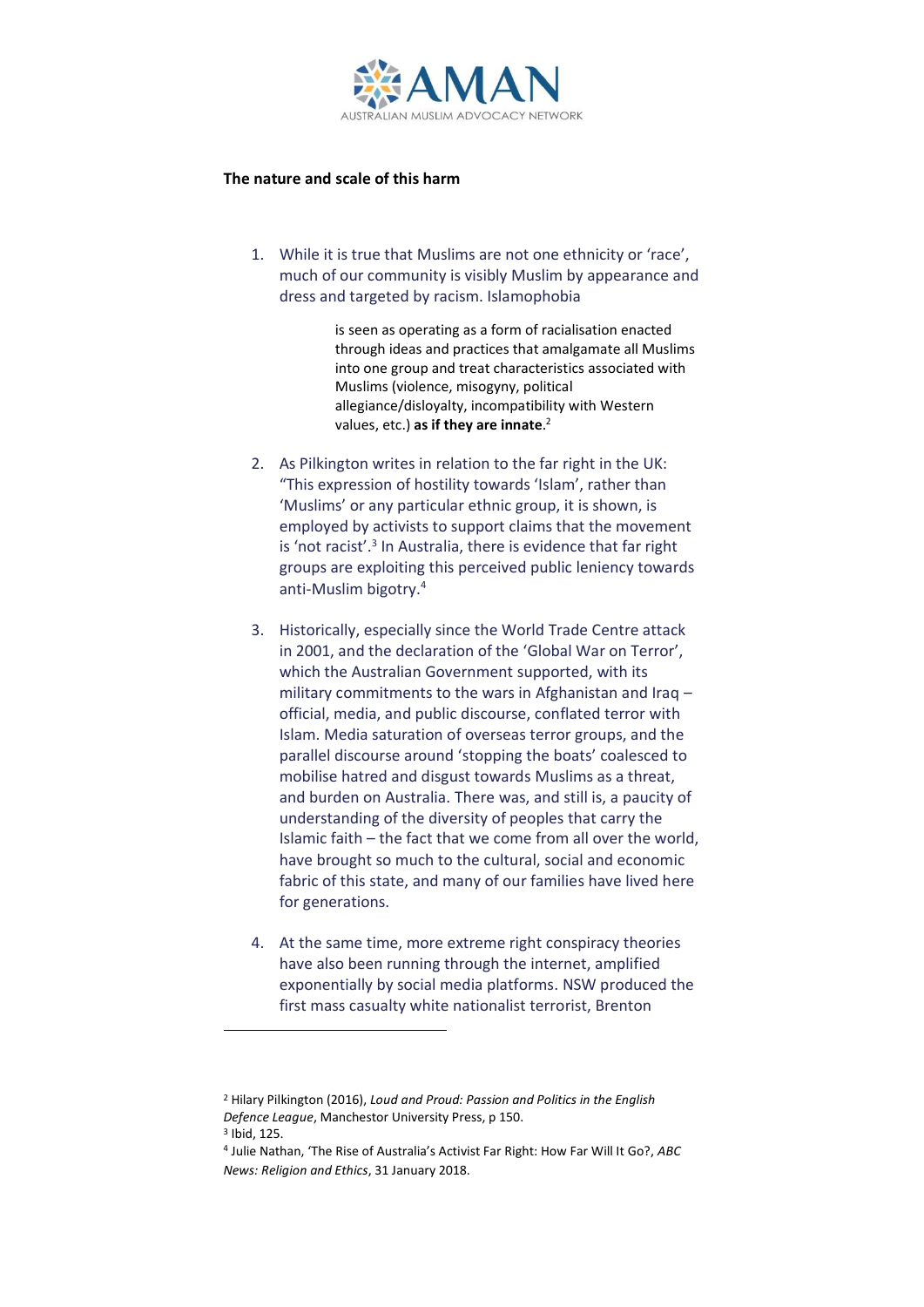

Tarrant. Breivik (2011) and Tarrant (2019) both drew upon anti-Muslim and anti-Islam online narratives in their demographic warfare and white replacement.5

5. *The Australian* newspaper reported on 10 July 2019:

Australia is among the nations driving discussions about the "great replacement" theory that inspired Christchurch gunman Brenton Tarrant, and religious leaders warn that the spread of the extremist conspiracy theory could result in physical violence. New research from the London-based Institute for Strategic Dialogue over the spread of the theory, which originated in France and suggests white European populations are being deliberately replaced by Muslims, examined tweets and social media posts made since April 2012. It found 750,000 tweets with an "identifiable location", with Australia one of six countries named as accounting for the most posts.<sup>6</sup>

Benjamin J. Lee (2016): 'It's not paranoia when they are really out to get you': the role of conspiracy theories in the context of heightened security, *Behavioral Sciences of Terrorism and Political Aggression*; Benjamin Lee (2016), Why we fight: Understanding the counter‐jihad movement, *Religion Compass*, 259; Benjamin Lee (2015) A Day in the "Swamp": Understanding Discourse in the Online Counter-Jihad Nebula, *Democracy and Security*, 11:3, 248-274.

Donald Holbrook (2020) The Challenge of Conspiracy Theories for Strategic Communications, *The RUSI Journal*, 165:1, 26-36.

Jacob Davey and Julie Ebner ,The Great Replacement: The Violent Consequences of Mainstreamed Extremism, *Institute of Strategic Dialogue*,2019 <https:// www.isdglobal.org/isd-publications/the-great-replacement-the-violentconsequences-of-mainstreamed-extremism/>.

Lars Erik Berntzen & Sveinung Sandberg (2014) 'The Collective Nature of Lone Wolf Terrorism: Anders Behring Breivik and the Anti-Islamic Social Movement', *Terrorism and Political Violence*, 26:5, 759-779.

<sup>6</sup> Mark Schliebs, "Australia foments far-right 'great hate'", *The Australian,* 10 July 2019.

 $5$  von Brömssen, Kerstin, (2013). "2083 – A European Declaration of Independence" - An Analysis of Discourses from the Extreme. Nordidactica –Journal of Humanities and Social Science Education.

Paul Jackson (2013) The License to Hate: Peder Jensen's Fascist Rhetoric in Anders Breivik's Manifesto 2083: A European Declaration of Independence , *Democracy and Security*, 9:3, 247-269.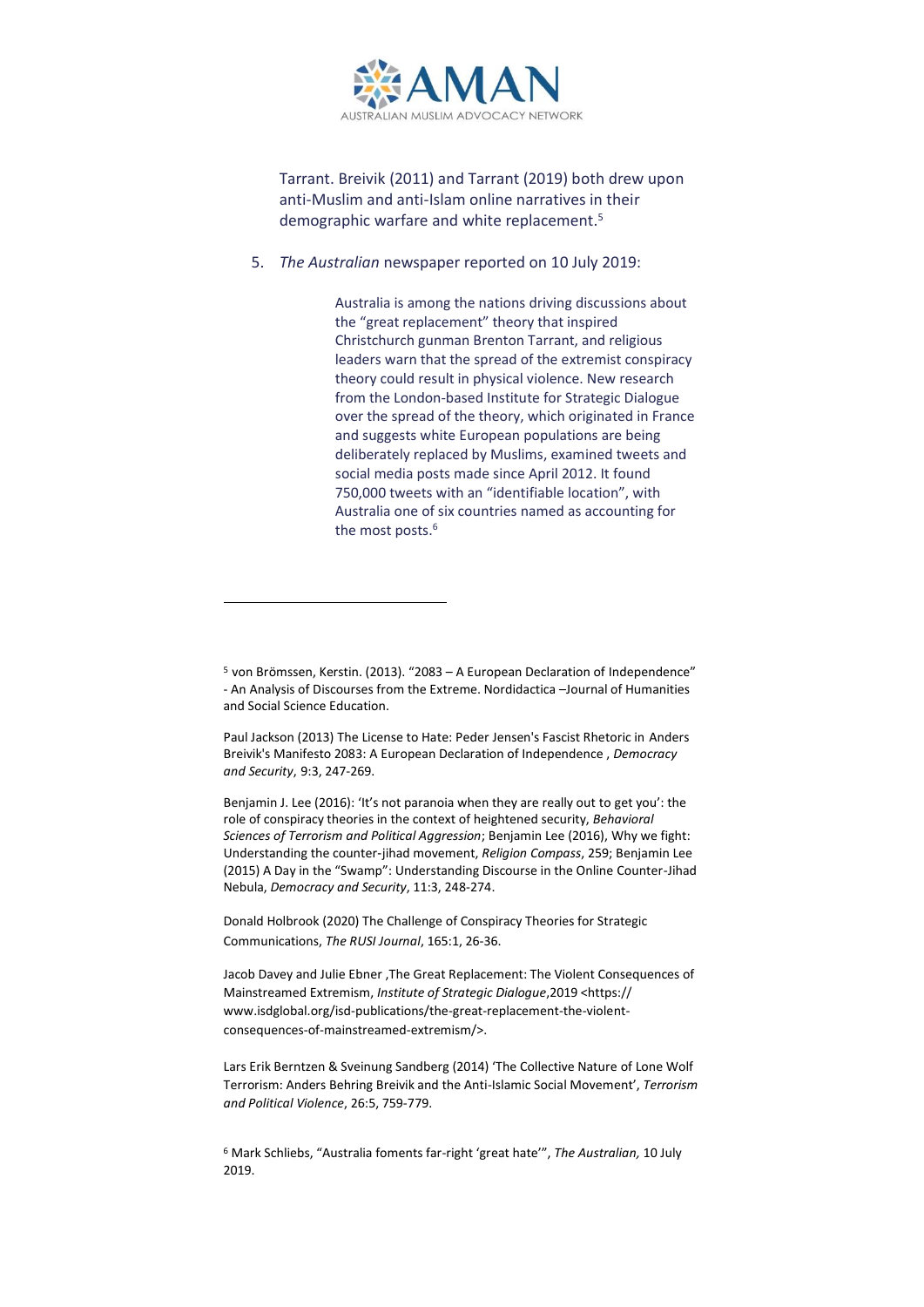

6. A Victoria University study in 2018 found anti-Islam groups and conspiracy theories to be a significant gateway to other forms of far-right activism and extremism – and that these narratives were prevalent on Facebook in the year before the Christchurch massacre. 7

These long-standing extreme right ideological narratives are that

- a. Islam is a totalitarian political force and Muslims are a homogenised and hostile mass (Lee,  $2015$ <sup>8</sup>. Islam it is inherently violent and requires good Muslims to be seriously violent (Victoria University, 2018).
- b. Muslims have been backward and barbaric since the time of the Prophet (Lee, 2015, 252). Muslims as inferior, savage, subhuman, sexually deviant, inherently incompatible with the West (Victoria University, 2018).
- c. Muslims in the West are engaged in a process of 'Islamization' to eventually takeover. They are doing this in covert and overt ways:
	- i. Trojan horse: Through high fertility rates.
	- ii. Through a war with Christianity/secular West – pointing to terrorism and crime as evidence of this. (Lee, 2015)
- d. Some 'acknowledge the existence of moderates'. Many others 'point to the concept of "Taqiyya," a practice that is seen as allowing a Muslim to deny their faith if it is to the overall benefit of Islam. This, they argue, could mean the entire European Muslim population was engaged in the same plot' (Lee, 2015, 253).
- e. Once establishing Muslims as the existential threat it explains how this has happened:
	- i. Weak and incompetent political elites who allow the west to be 'run over.'

<sup>7</sup> Dr Mario Puecker, Dr Debra Smith, & Dr Muhammad Iqbal, 'Mapping Networks and Narratives of Far-Right Movements in Victoria' (Project Report, Institute for Sustainable Industries and Liveable Cities, Victoria University, November 2018). We understand the NSW Government has carried out its own study since this one.

<sup>8</sup> Benjamin Lee (2015) A Day in the "Swamp": Understanding Discourse in the Online Counter-Jihad Nebula, *Democracy and Security*, 11:3, 248-274;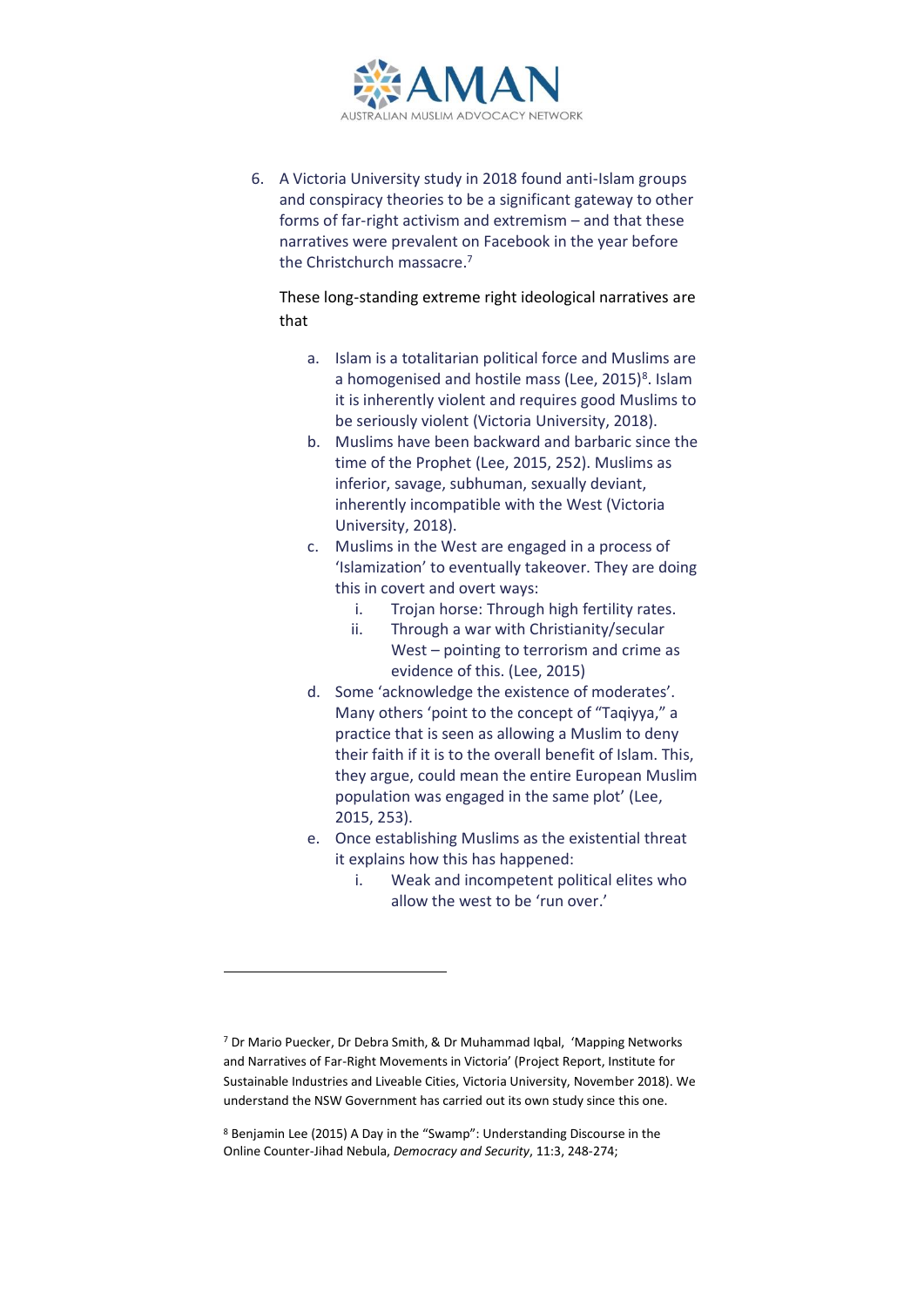

- ii. *'Progressives or multiculturalists' also referred to as "cultural Marxists"* being enablers.
- iii. A 'sinister*'* plot by political elites. This is where a range of conspiracy theories become essential to the argument. *(Lee, 2015, 253).*
- 7. Australia's eSafety Commissioner estimates that 53% of Australian young people aged 12-17 have witnessed harmful content targeting Muslims.9
- 8. While social media companies have impressive sounding policies, their enforcement continues to be poor for a range of affected communities, with malignant actors very able to exploit their platforms.<sup>10</sup>
- 9. Apart from the low awareness in the Muslim community, there is also low awareness within the broader Australian community that these views are not regular religious criticism or slander – they have specific origins, purpose and context.

 $9$  A national online survey of 2,448 young people: Australian Government, e-Safety Commissioner, *Young People and Social Cohesion* (2016).

<sup>10</sup>AMAN's work in this area: Australian Muslim Advocacy Network, *Submission to the Senate Select Committee Inquiry into Foreign Interference on Social Media*, 17 July 2020. "Muslim group fears Australia is importing rightwing extremist content via Facebook", The Guardian Australia, 21 July 2020; "Australian lawyers call on Facebook to crackdown on anti-Muslim comments", SBS News Online, 13 March 2020; Radio National Breakfast, "Facebook still dragging its feet on hate speech, say Aussie Muslims", 13 March 2020; "Muslim Group Calls Out Facebook's Failure To Combat Hate After Christchurch", 10 Daily, 13 March 2020.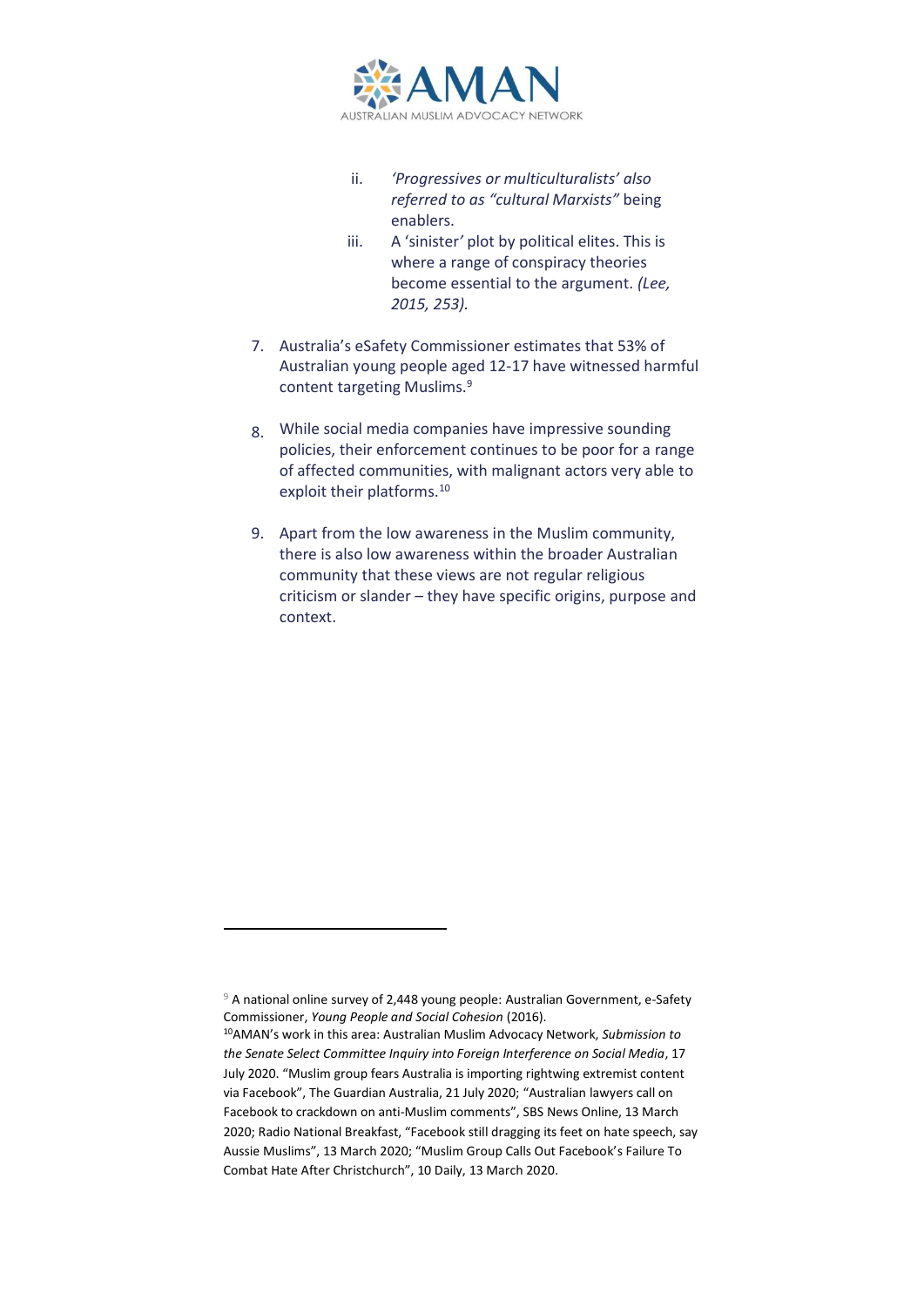

- 10. This discourse is used to self-radicalise<sup>11</sup>, inspiring people to commit and condone violence against Muslims.12 The link with real world violence has been established:
	- a. Anti-Muslim prejudice, bigotry and hatred being a significant component to the replacement/ demographic warfare theories of Breivik (2011) and Tarrant (2019),
	- b. Muslim people were the exclusive target of Tarrant,
	- c. Together they were responsible for the highest mass casualty terror attacks,
	- d. In 2019, Muslims were the most frequently attacked religious minority in Western Europe (Centre for Research on Extremism: The Extreme Right, Hate Crime, and Political Violence, University of Oslo).
	- e. The only published hate crime data in Australia found Muslims to be overwhelmingly the most targeted group (Mason, 2017, NSW police data)
	- f. Muslims in NSW and Australia experience verbal abuse and threats, physical intimidation, and physical assault. <sup>13</sup>
- 11. Only a fraction of hate incidents and crime are reported. From our interactions with victims, many prefer to try to forget what happened as quickly as possible, even denying deeper psychological impacts on whole families, which can lead to family isolation and breakdown, job loss, and

<sup>11</sup> Matthew Feldman, "Radical Right Terrorists Are Usually Self-Radicalized", *RANTT Media*, 22 July 2020; Dr Andre Oboler, Dr Patrick Scolyer-Gray and William Allington, 'Hate and violent extremism from an online sub-culture: The Yom Kippur Terrorist Attack in Halle, Germany' (Online Hate Prevention Institute, December 2019).

<sup>12</sup> Paul Jackson (2013) The License to Hate: Peder Jensen's Fascist Rhetoric in Anders Breivik's Manifesto 2083: A European Declaration of Independence, *Democracy and Security,* 9:3, 247-269.

Mattias Gardell (2014) Crusader Dreams: Oslo 22/7, Islamophobia, and the Quest for a Monocultural Europe, *Terrorism and Political Violence*, 26:1, 129-155.

Leader Maynard, Jonathan and Benesch, Susan (2016) "Dangerous Speech and Dangerous Ideology: An Integrated Model for Monitoring and Prevention," *Genocide Studies and Prevention: An International Journal:* Vol. 9: Iss. 3: 70-95.

<sup>&</sup>lt;sup>13</sup> An academic analysis of verified hate incidents reported to the Islamophobia Register Australia has been ongoing since 2014, including the short term and longterm impacts on victims: Dr Derya Iner (ed),' Islamophobia in Australia Report II 2017-2018' (Sydney: Charles Sturt University and ISRA, 2019.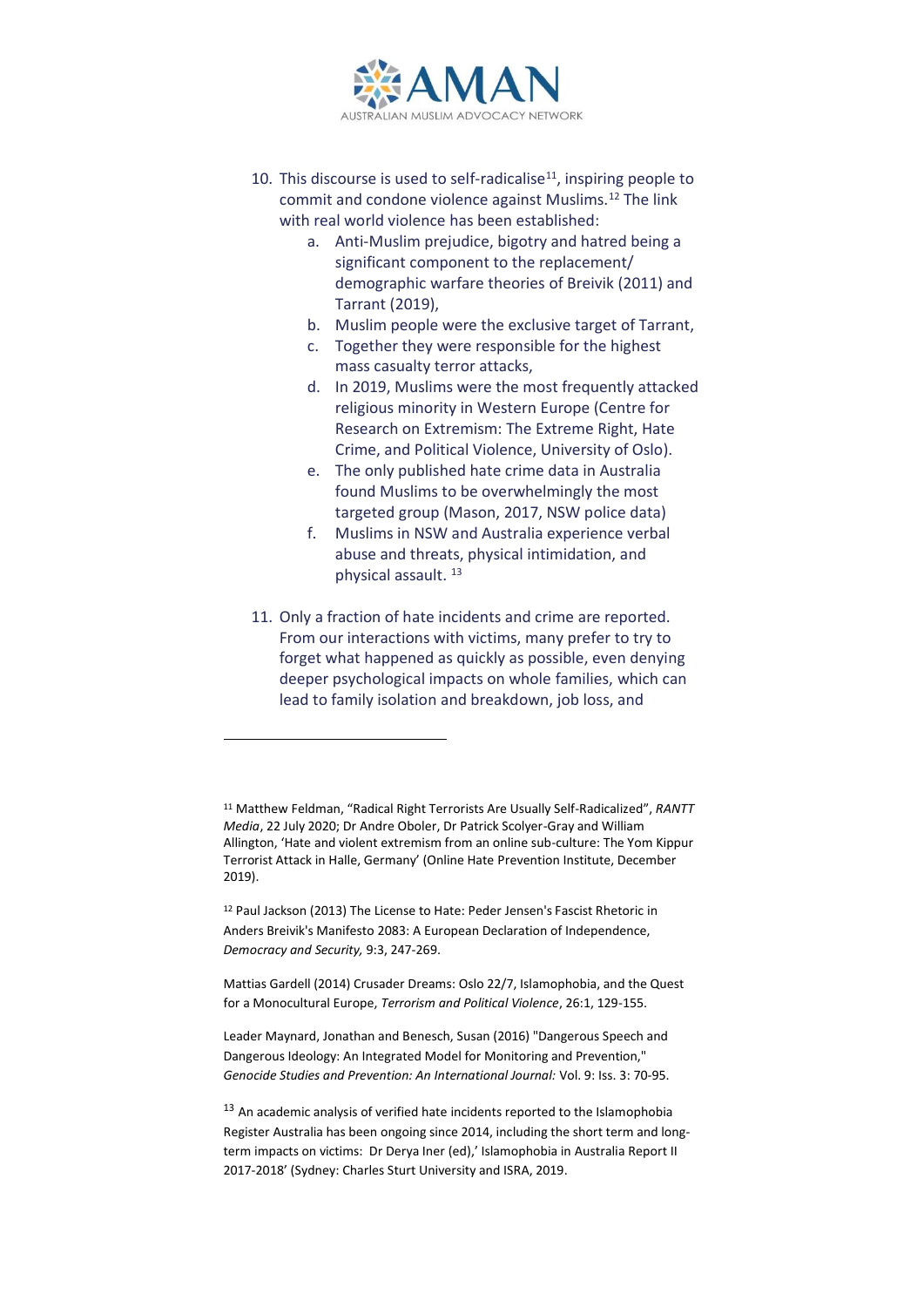

withdrawal from public transport and facilities. Victims also choose to remove hijab and try to hide their Muslim identity.

- 12. It is essential for Australia's democracy, security and social cohesion, that there be civil recourse available to demarcate the line between religious slander and vilification of religious people.
- 13. Criminal laws alone are not fit for purpose in counteracting this significant public harm, as
	- a. They operate at the threshold for incitement to violence. Our research shows the majority of the vilification and disinformation endangering Muslims sits just beneath that threshold, whilst still inspiring people to commit and condone violence against Muslims, by viscerally contouring Muslims as an incompatible, subhuman, existential threat.
	- b. Even where there is strong evidence to support incitement to violence, it appears existing criminal laws in NSW (s93Z) are not being used.<sup>14</sup>
- 14. This vilification has spread widely across mainstream social media. While it is not possible to counteract every instance of vilification, it is still important to set a standard and curtail the 'environment of impunity'.
- 15. In light of this, AMAN recommends a provision that extends the existing provisions contained in s 20C of the *Anti-Discrimination Act 1977* (NSW) to religious vilification. AMAN suggests that the terms of such a provision may appear as follows.

## *Religious vilification unlawful*

(1) It is unlawful for a person, by a public act, to incite hatred towards, serious contempt for, or severe ridicule of, a person or group of persons on the ground of the religion of the person or members of the group.

<sup>14</sup> See examples of s93Z not being used and discussion here: Gail Mason and Julie Nathan (Co-convenors of the Australian Hate Crime Network, Presentation to the Legislative Assembly Legal and Social Issues Committee, Victoria, 24 June 2020, p 26.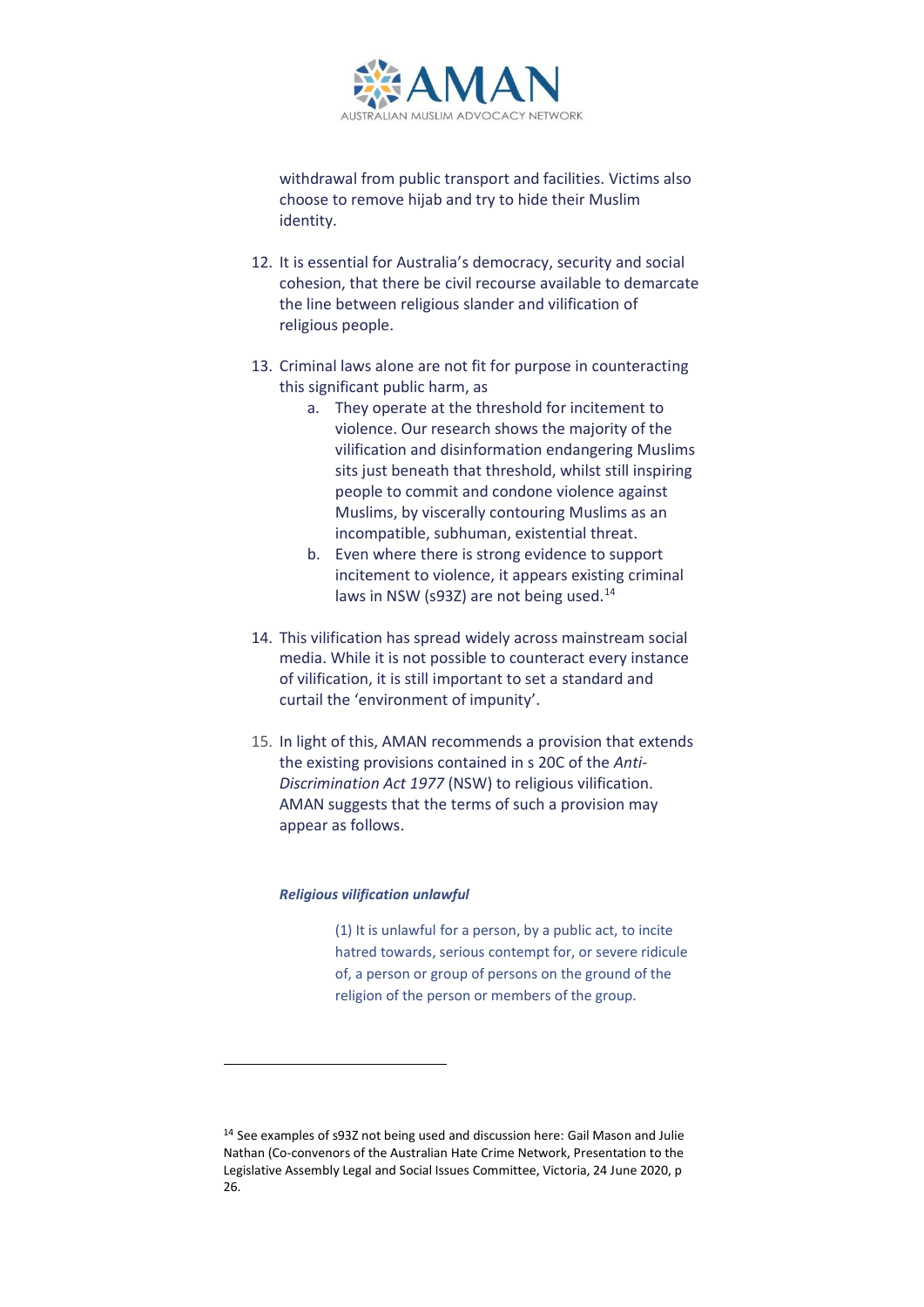

In line with existing legislative provisions in NSW, this provision could exempt:

(2) Nothing in this section renders unlawful a person's conduct that was engaged in reasonably and in good faith—

(a) in the performance, exhibition or distribution of an artistic work; or

(b) in the course of any statement, publication, discussion or debate made or held, or any other conduct engaged in, for any genuine academic, artistic, religious or scientific purpose; or

(c) in making or publishing a fair and accurate report of any event or matter of public interest.

(3) A person does not contravene sub-section (1) if the person establishes that the person engaged in the conduct in circumstances that may reasonably be taken to indicate that the parties to the conduct desire it to be heard or seen only by themselves.

(a) Subsection 3 does not apply in relation to conduct in any circumstances in which the parties to the conduct ought reasonably to expect that it may be heard or seen by someone else.

## **Dispelling the charge that this will 'recreate blasphemy laws'**

- 16. This protection will not recreate blasphemy laws as it is possible to differentiate between slander of a religion and vilification of a person based on their religious belief or activity. Even though Islam is routinely used as a proxy for Muslims in these extreme right mobilization frames, there is enough empirical evidence to identify those narratives that ostensibly aim to portray all Muslims as an existential threat. The judiciary is well placed to adjudicate.
- 17. Such protections will also promote greater freedom of expression, and civic participation for people of Islamic faith by counteracting the exclusionary qualities of hate speech. The legitimate freedom of expression of all parties needs to be considered.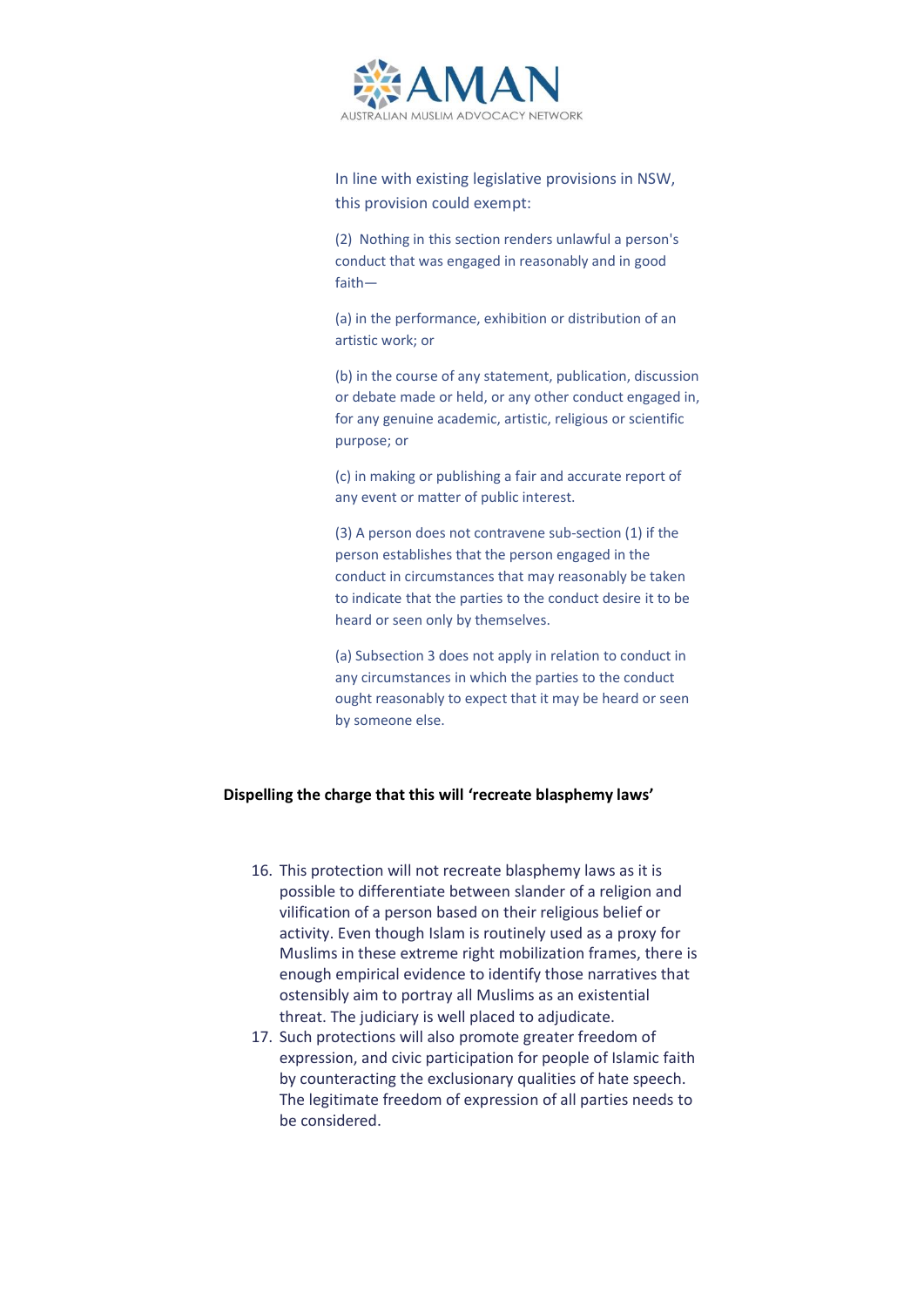

# <span id="page-11-0"></span>**Areas of Caution in regard to the Bill**

- 18. Being a Muslim brings with it a clear moral and social compass that is embedded in compassion for our brothers and sisters, but also for everyone around us. AMAN recognises that within the Muslim community, there are groups that suffer other forms of discrimination. AMAN also works from the Islamic ethos of preserving freedom of thought and expression, and avoiding as much as possible, harm to others. While there can be no denial about the reality that there are different groups within society that hold different values and worldviews, we can agree that managing that difference needs to be done in an orderly and safe manner. A humane dispute resolution system does not deprive the most vulnerable victims of the ability to resolve grievances with more powerful entities.
- 19. AMAN is not placed to do an exhaustive evaluation of this Bill, and foresees that elements of the Bill, beyond the 'core benefits' articulated earlier in this submission, may be contentious due to the interaction of human rights. In scrutinizing this Bill, it must be determined that each section deals with a substantiated problem; and then serves its purpose clearly and proportionally. Below are a few identified issues for the Committee's consideration:
	- a. Section 3 of the Bill outlines objectives for the entire NSW Anti-Discrimination Act. The existing Act has no objectives. This section reads more as 'Interpretation of the Act clause' rather than 'objectives' to the Act. The objectives to the Victorian *Religious and Racial Tolerance Act* provide an example of societal objectives that the Committee may wish to consider. Even as interpretative principles, we would query whether this section as drafted is necessary because it is implied in discrimination law that all human rights are considered and balanced against each other. It is also implied that the sources of those rights are found in international law. This section lists only some international instruments, whilst leaving others out. It may also be queried whether it is appropriate to legislate Siracusa Principles in subsection 3(2) this way, given their prominence in customary law, and applicability to all rights under the ICCPR.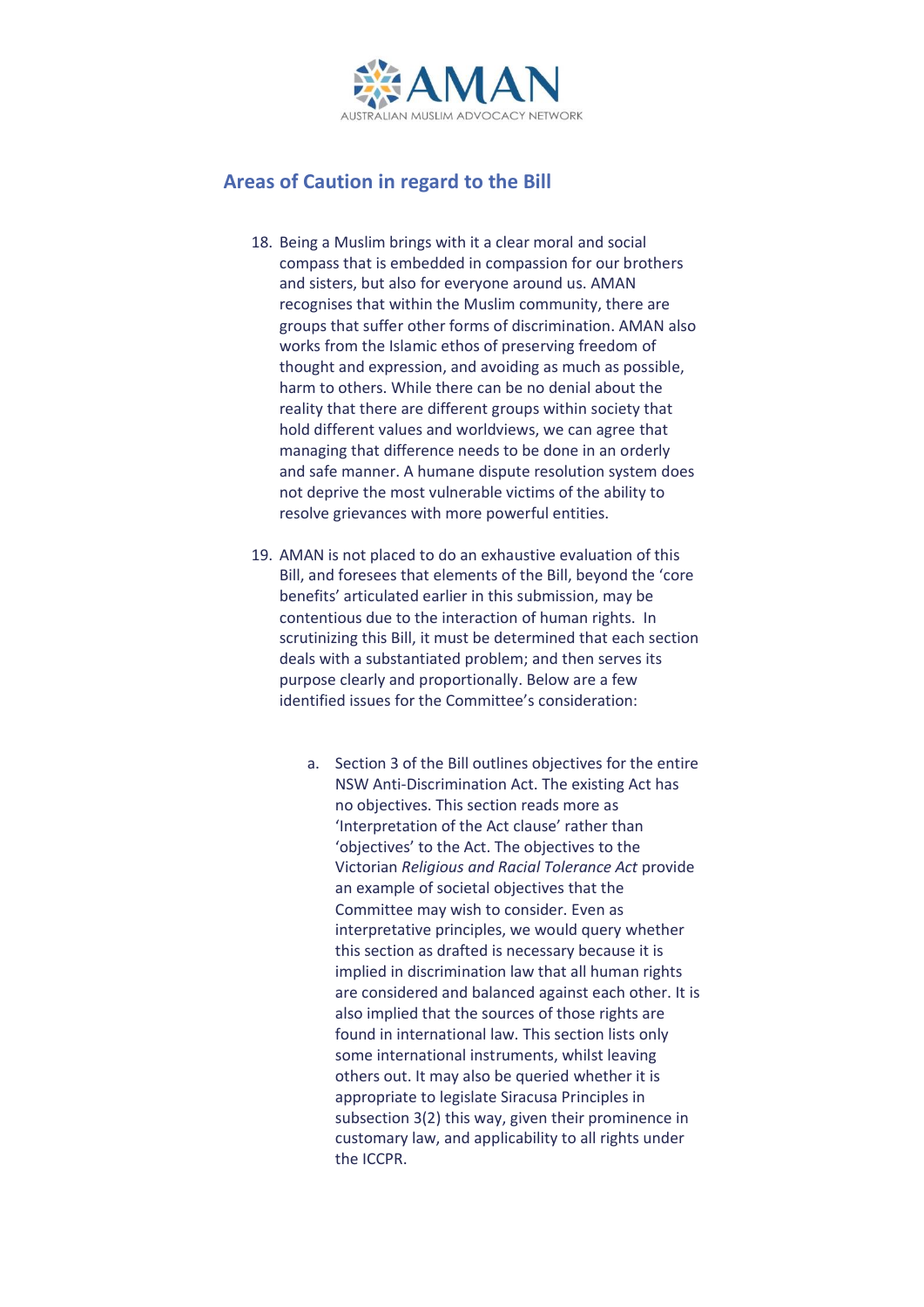

- b. Subsection 22N (5) is comparable to the 'Israel Folau' clause in the Commonwealth Religious Discrimination Bill, however it doesn't have the same carve outs that the Commonwealth legislation has for vilification, serious intimidation or harassment. In s22N (9), the Bill excludes employees of 'religious ethos' organisations or organisations established to propagate religion, from enjoying this protected freedom of speech outside work, which understandably, may give rise to a perception of a double standard.
- c. AMAN also notes that existing NSW Antidiscrimination legislation includes carve outs to protect religious discussion and instruction<sup>15</sup>, as well a general exemption for religion-propagating institutions<sup>16</sup> and religious private schools<sup>17</sup> from discrimination law. This Bill takes it further by granting protection to a more broadly defined

#### <sup>16</sup> Section **56 Religious bodies**

Nothing in this Act affects—

- (a) the ordination or appointment of priests, ministers of religion or members of any religious order,
- (b) the training or education of persons seeking ordination or appointment as priests, ministers of religion or members of a religious order,
- (c) the appointment of any other person in any capacity by a body established to propagate religion, or
- (d) any other act or practice of a body established to propagate religion that conforms to the doctrines of that religion or is necessary to avoid injury to the religious susceptibilities of the adherents of that religion.

<sup>17</sup> New South Wales's Anti-Discrimination Act 1977 contains the broadest scope for exemptions for private schools. Under this Act, 'private educational institutions' are exempt from the unlawful discrimination provisions concerning sex (including pregnancy), transgender grounds, marital status, disability, homosexuality and age. Respectively, ss.25(3) and 31A(3); ss.38C(3) and 38K(3); ss.40(3) and 46A(3); ss.49D(3) and 49L(3); ss.49ZH(3) and 49ZO(3); ss.49ZYL.

<sup>15</sup> 'A public act, done reasonably and in good faith for… religious discussion or instruction' is included as a defence to transgender vilification (s38S) and 'religious instruction' for homosexual vilification (s49ZT): *Antidiscrimination Act 1977* (NSW).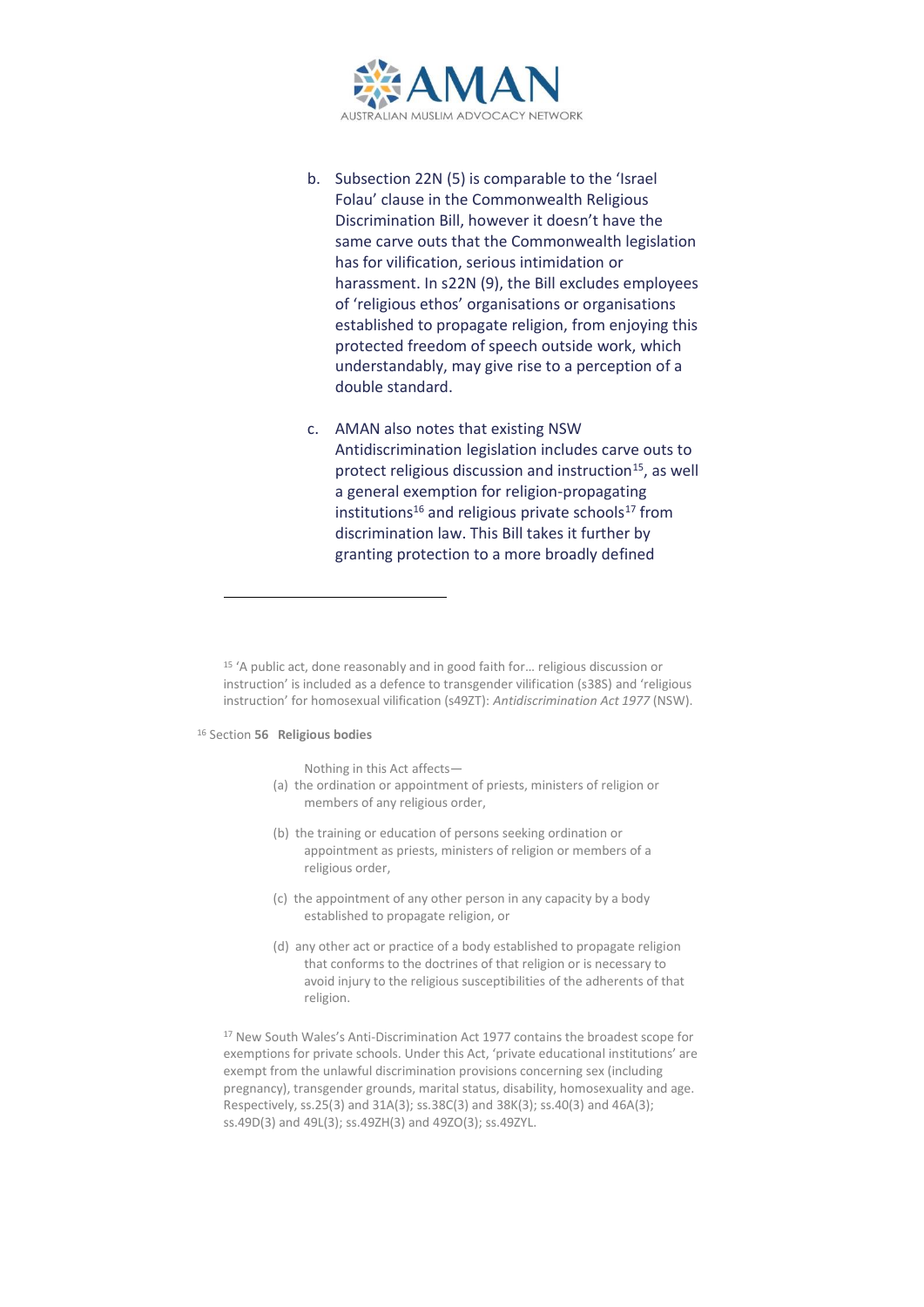

'religious ethos' organisations and making it unlawful for an employer to punish or sanction an employee for religious speech outside of work, even if it constitutes vilification. The proportionality and clarity of such extended protections could be further examined. The application of existing vilification provisions should be safeguarded.

- d. AMAN queries whether s 22N(6) regarding religious attire at work is necessary, given the scenarios it contends with are appropriately covered by s22L (direct or indirect discrimination) and the common law in relation to the reasonableness test. Additionally, the *Fair Work Act 2009* (Cth) covers adverse action taken against employees on religious grounds. Here the Bill introduces unnecessary complexity, stepping beyond the bounds of existing antidiscrimination legislation, to legislate qualifications to the reasonableness test. The EM points to an underlying concern that is about addressing anticipated issues at law without any substantiated evidence of legal uncertainty.
- e. Section 22Z, prohibits discrimination against another person on the ground of religious beliefs or activities, but not other groups, in the course of performing any function under a State law or for the purposes of a State program, or in the course of carrying out any other responsibility for the administration of a State law or the conduct of a State program. AMAN understands there may be legitimate concerns behind this section, for example preventing a religious ethos organization for contracting government funds where their charter expresses a view on marriage or gender, and such a view is not impacting on the quality of service they're contracted to provide – however, this is not clearly conveyed in the drafting of this provision. The current drafting appears more as a general positive obligation equivalent to a Human Rights Act or Charter (for example, the QLD Human Rights Act). Unfortunately, it gives rise to a perception that it is elevating some human rights over others, rather than seeking to balance those rights.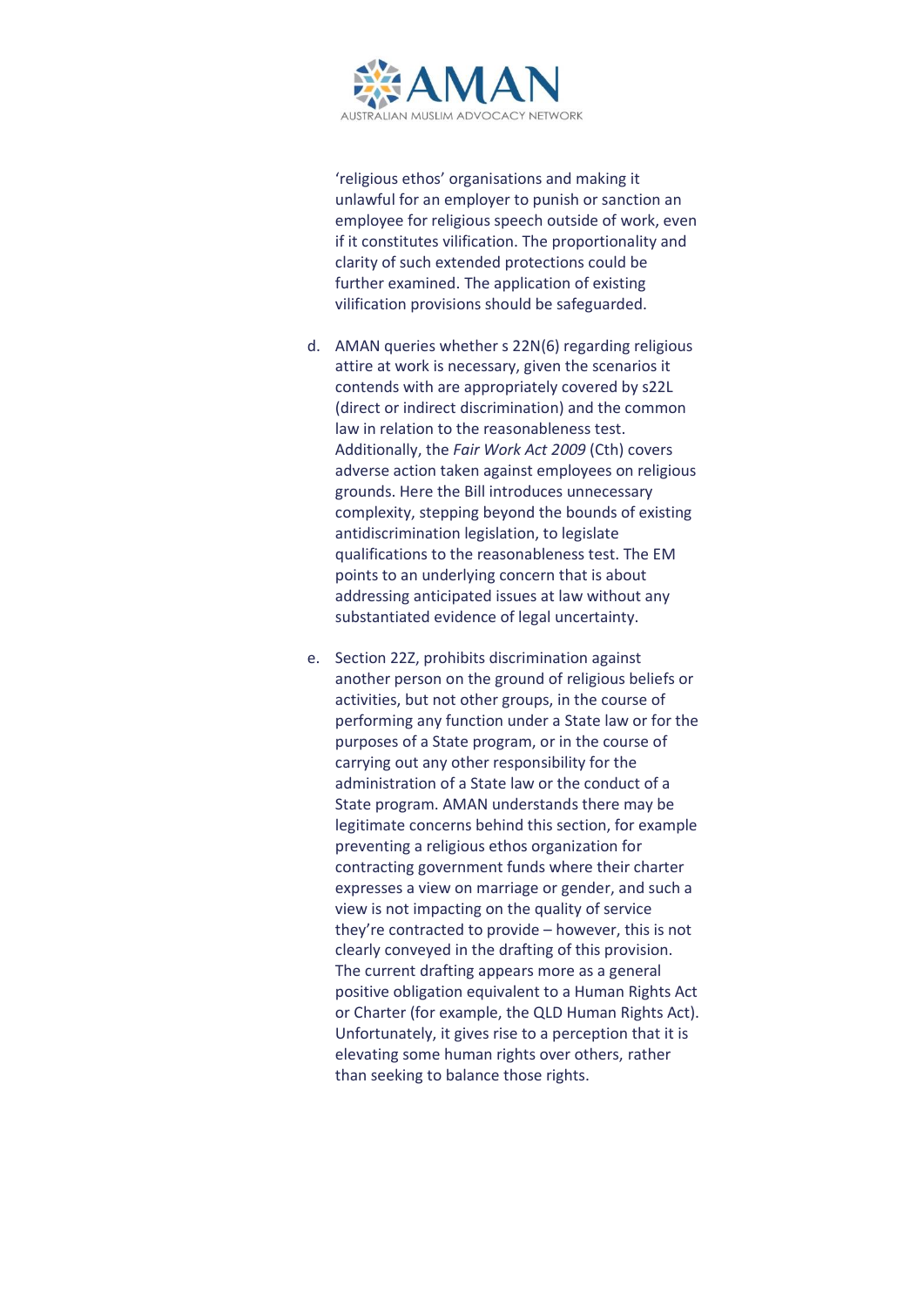

# <span id="page-14-0"></span>**Scenario Analysis**

- 20. The following scenario analysis is provided, inspired by real life examples reported to the Islamophobia Register and in the media.
- 21. Under this Bill, the victims in the following scenarios would finally have recourse:

## **Scenarios covered by Bill**

A teaching student undertaking her practical placement at a school. Her supervising teacher tells her she would have more respect from students if she took off her hijab; is rude to her about her religion, and also obstructs her from praying during her break. She raises it within another school manager who refuses to take any action to support her.

A long-term employee hears that another senior colleague has made seriously vilifying remarks about him and his work based on him being Muslim, to other team members. HR delays in responding.

A parent of a student who is being bullied because she is Muslim seeks early intervention from the school, but they refuse to treat it as a prejudice-based form of bullying. It is not until that student is physically assaulted in a hate-based attack that the school agrees to address Islamophobia.

An employer refuses to occasionally shift an obligatory staff meeting from Friday afternoons so that an employee can attend obligatory Jumma prayers.

22. Under the Bill, Muslim people in the following scenarios will continue to have no avenue to have this conduct addressed.

## **Scenario not covered by Bill**

A person establishes an online forum calling to 'rid Australia of these germs of humanity', referring to Muslims as 'parasites', 'subhumans', 'invaders' and 'serial rapists'. He urges others to let 'this filth' know they are 'not welcome here.' He amasses followers and routinely disseminates conspiracy theories about Islam and Muslims.

A journalist asks her team member, a cameraman, to take some footage inside a mosque, to which he refuses and makes a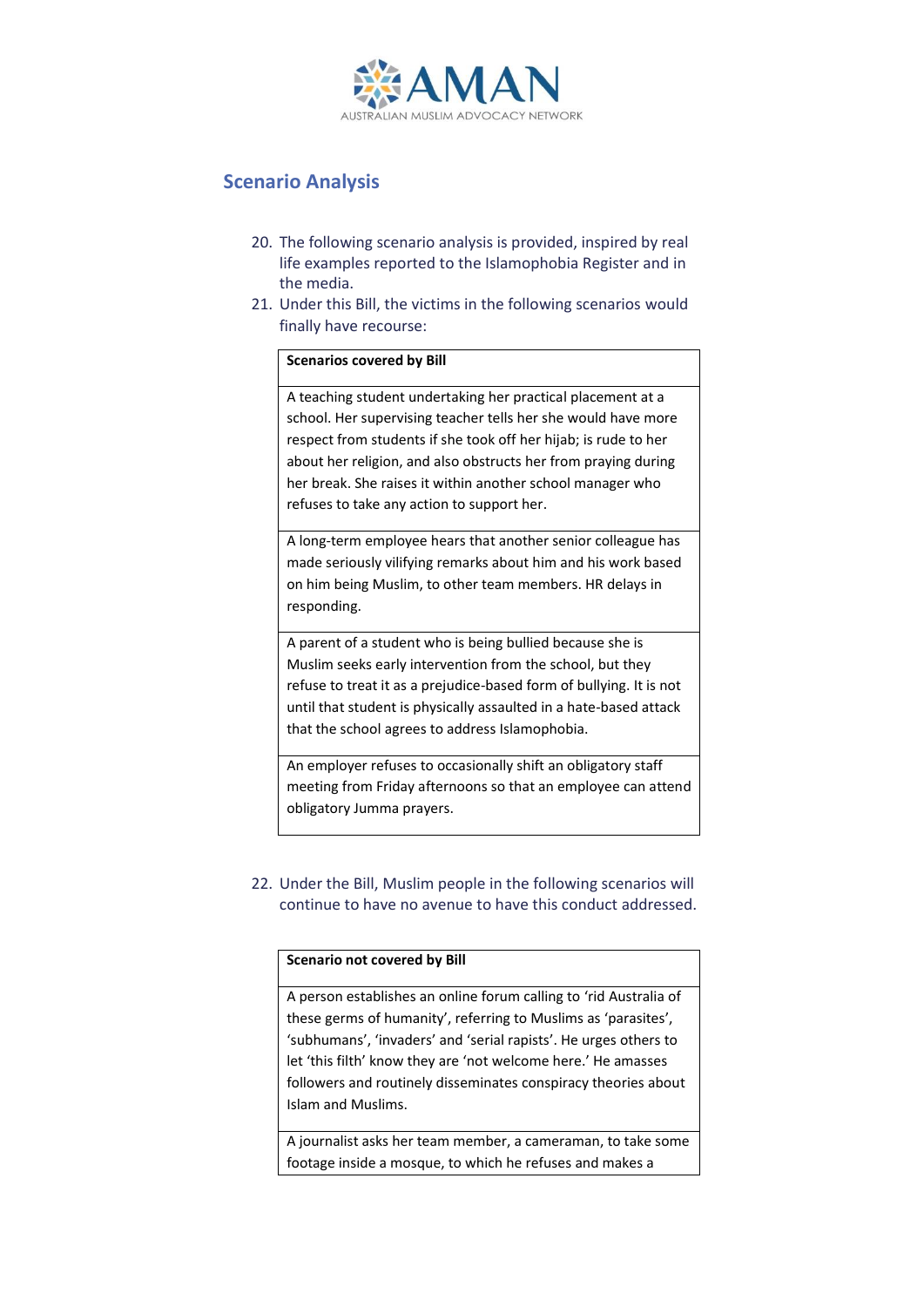

vilifying remark. HR refuses to take action saying he hasn't broken any laws.

A colleague to the victim and their family harasses them at a public (outside work) event, calling her and her children 'f\_\_king Muslims' and asking 'why can't you just dress normally?, we don't want you here,' in front of others. The police say there is nothing they can do.

A broadcaster defends a TV presenter's view that the size of Australia's Muslim community is a threat to Australia and immigration should be stopped due to the risk of terrorism.

A mother (in hijab) with her small son is waiting in doctor waiting room when a man sitting behind her starts muttering 'f\_\_\_king Muslims'. He repeats profanities a number of times, sounding increasingly aggressive. When she turns to ask him if he is speaking to her, he says 'who are you for me to speak to? You are nothing.' Her son is terrified, and she says is increasingly afraid to go outside in her Islamic attire. She didn't want to escalate the matter in front of her son at the doctors, in case he became more aggressive. The mother says there is no point reporting to police. She could make report to the Antidiscrimination authority, but they don't cover Muslims in NSW for vilification so why would they want her report.

Online, a young woman in hijab comes across a photo of her that someone has taken while she is at work, with a demeaning caption, 'no wonder no-one wants to shop here'. The comment thread include a range of anti-Muslim insults and threats referring to her.

## <span id="page-15-0"></span>**Conclusion**

- 23. The protection against discrimination on the basis of faith, which is offered by this Bill, is critically important to our community and social cohesion more generally.
- 24. However, there is no conscionable reason for denying or delaying the extension of vilification protection for people of faith.
- 25. This submission has outlined how harm arising from vilification is being accelerated by the current environment of legal impunity and uncertainty, with profound consequences for the New South Wales community.